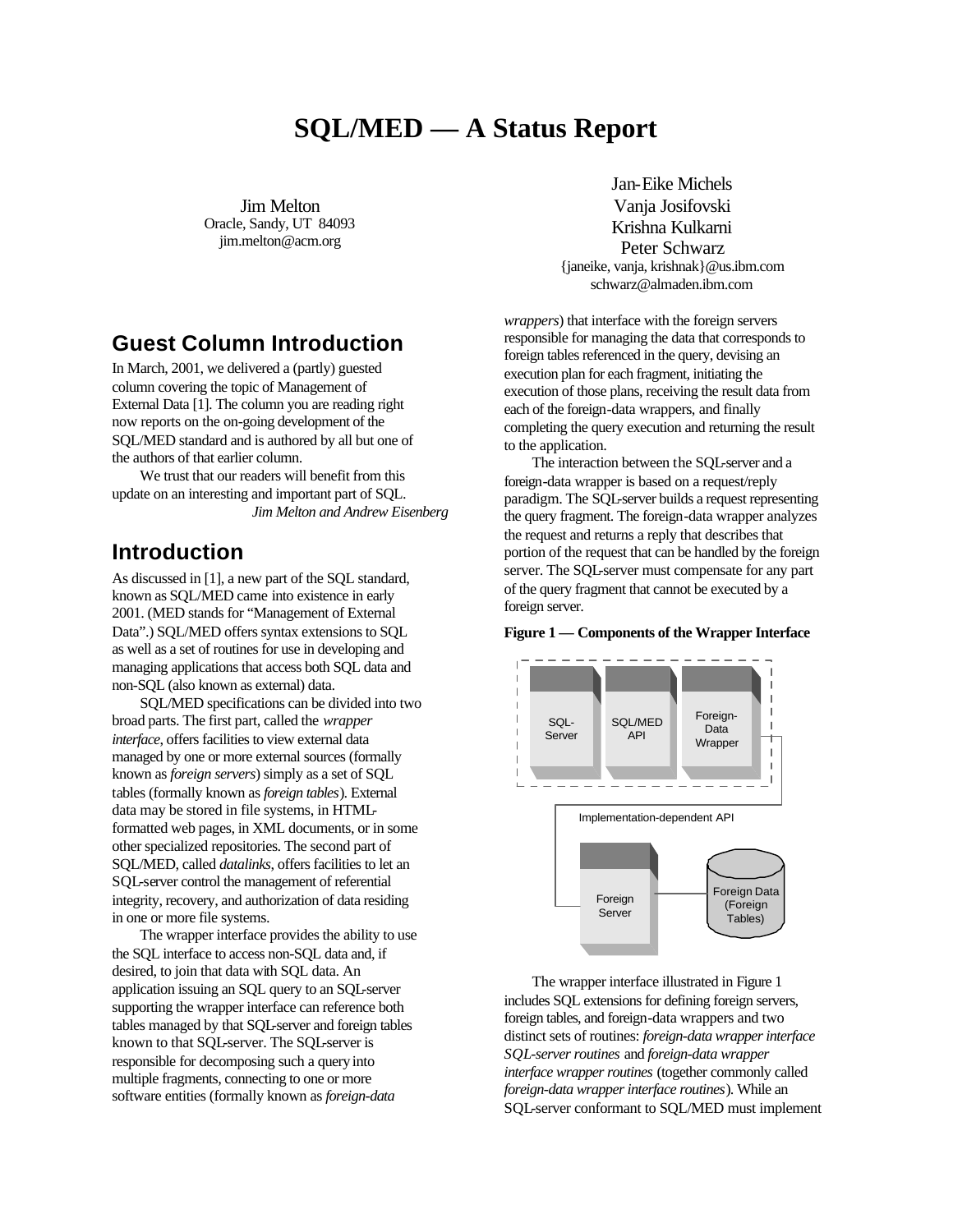the SQL extensions and the foreign-data wrapper interface SQL-server routines, a foreign-data wrapper conformant to SQL/MED must implement the foreign-data wrapper interface wrapper routines. Figure 1 (which originally appeared in a slightly different form in [1]) depicts the relationships among SQL-servers, foreign-data wrappers, and foreign servers.

Datalinks are useful for applications that require referential integrity, recovery, and authorization mechanisms, typically provided by database management systems, for the data stored in external files without the need to store their contents directly in the database. Applications using datalinks are expected to access the data stored in files using the native interface of file systems rather than via SQL. This part of the specification depends on a software entity (formally called a *datalinker*) that interfaces to a file system. The datalinks part of the specification consists of an SQL built-in data type, DATALINK, and a set of built-in operators to operate on values of DATALINK type. Figure 2 (which also originally appeared in a slightly different form in [1]) depicts the relationships among the SQL-server, the datalinker, a file system and a "datalinked" file<sup>1</sup>.





An extensive description of both the wrapper interface and datalinks specification as standardized in [2] can be found in [1].

While the initial version of the SQL/MED specification published in early 2001 provided a fairly complete set of facilities to access and manage external data, additional work by the standardization committees in the last two years promises a much

ı

richer standard. In fact, [1] hinted at the limitations of the initial version and possible extensions to the specification to overcome those limitations. The primary focus of this article is to explain these new extensions. Though this new version is not published yet (it is currently in the Final Committee Draft, or FCD, stage of the ISO standardization process and is expected to be published in early 2003), no significant changes are expected to occur between now and its eventual publication date. In the remainder of this paper, we refer to the SQL/MED specification published in 2001 [2] as the *previous version of SQL/MED* and the SQL/MED specification currently in FCD stage [3] as the *current version of SQL/MED*.

We describe the enhancements to the wrapper interface in next section and the extensions to datalinks in the section titled "Enhancements to Datalinks".

## **Enhancements to the Wrapper Interface**

As described in [1], communication between an SQLserver and a foreign-data wrapper can occur in either two modes: decomposition mode or pass-through mode. Further, in decomposition mode, a query is broken into multiple fragments by the SQL-server, each to be executed by a particular foreign server. The interaction between an SQL-server and a foreign-data wrapper in decomposition mode occurs in two phases: planning phase and execution phase. During the planning phase, the SQL-server and a foreign-data wrapper cooperatively produce an execution plan for a given query fragment, while during the execution phase the agreed-upon plan is executed by each of the foreigndata wrappers and the resulting data is returned to the SQL-server.

There are essentially three major enhancements to the wrapper interface in the current version of SQL/MED:

- 1. The ability for an SQL-server to communicate complex query requests to foreign-data wrappers.
- 2. The ability for an SQL-server to communicate the query context (that is, information to identify requests belonging to the same query) to foreigndata wrappers.
- 3. The ability for an SQL-server to ask foreign-data wrappers for query execution costs.

All these extensions affect the query-planning phase in decomposition mode. We describe below each of these enhancements in detail.

The examples used in the following sections use the simple schema, containing two foreign tables, managed by a single foreign server, shown in Example 1.

<sup>&</sup>lt;sup>1</sup> A "datalinked" file is a file that is referenced by a value stored in a DATALINK column.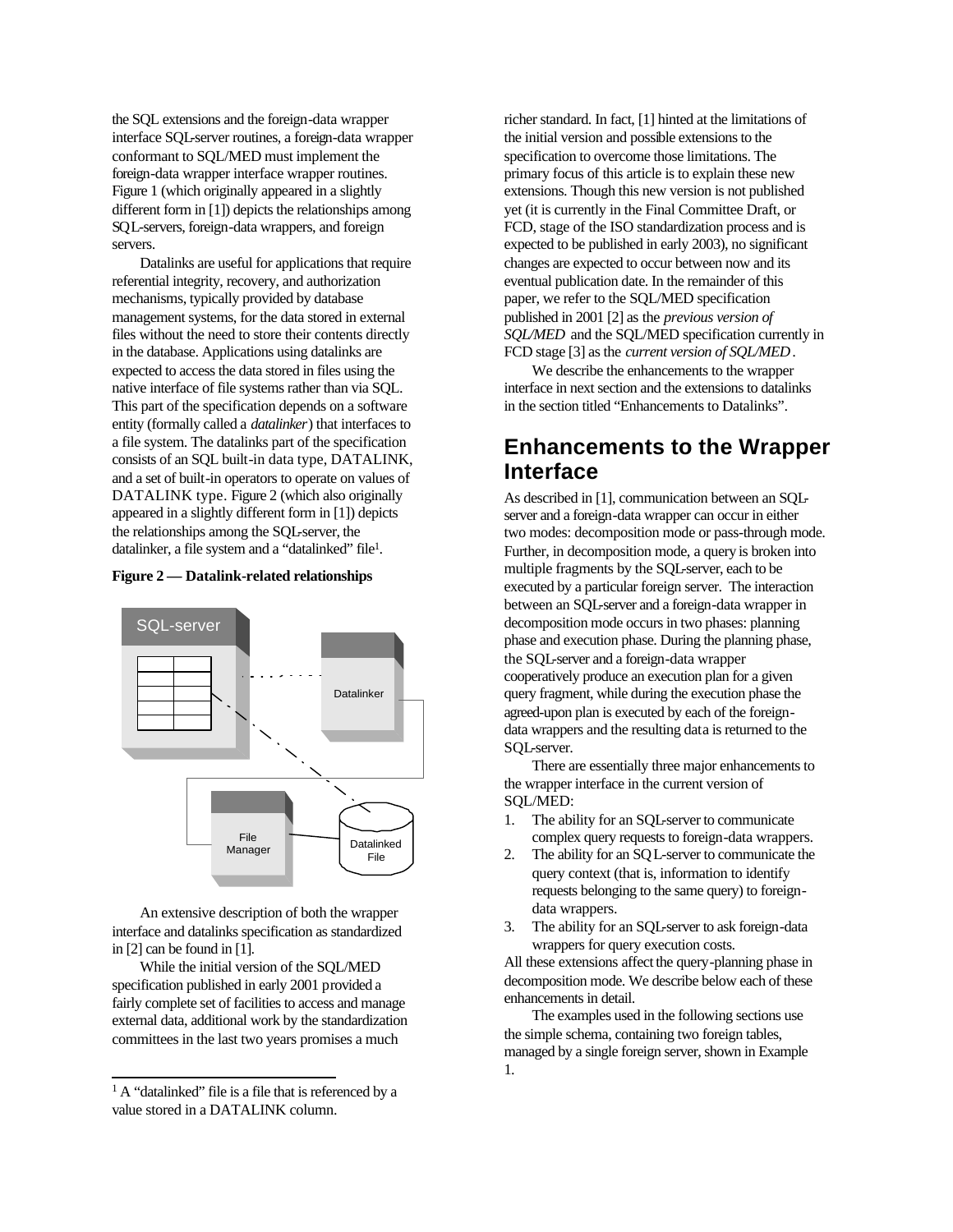#### **Example 1 — Sample schema**

```
EMP (name VARCHAR(16),
     street VARCHAR(30),
      phone VARCHAR(10),
      city_id INTEGER,
      resume VARCHAR(32000) );
CITY (id INTEGER,
      longitude FLOAT,
      latitude FLOAT,
     name VARCHAR(30),
     state_name VARCHAR(30) );
```
### *Communicating complex query requests*

With the wrapper interface specified in the previous version of SQL/MED, an SQL-server was limited to communicate query requests of the form SELECT <column list> FROM *FTN*, where *FTN* is the name of a foreign table and each element of <column list> refers to a column of that table. In this scenario, a foreign server was assumed to be primarily a data source. However, there are many cases where a foreign server can provide computational power as well as being a source of data. A foreign server can provide either a subset of the functionality of an SQL-server or the functionality of a foreign server can overlap the functionality of an SQL-server. In these cases, it may often be more efficient to pass complex queries for execution by foreign servers. The wrapper interface in the current version of SQL/MED is enhanced in a number of ways to take advantage of the features supported by foreign servers.

### **Queries containing WHERE clauses**

The wrapper interface in the previous version of SQL/MED does not allow an SQL-server to communicate queries containing a WHERE clause to foreign-data wrappers. The wrapper interface in the current version is enhanced with four new routines to deal with the WHERE clause and its Boolean expressions. Example 2 illustrates the use of such a mechanism:

#### **Example 2 — Query with WHERE clause**

SELECT resume FROM EMP WHERE name  $=$  'John Doe';

The advantage of letting the foreign server execute the predicates is pretty obvious. In the above example, the foreign-data wrapper can return a single resume to the requesting SQL-server instead of

returning the resumes and the names of all the employees for the SQL-server to perform the selection. This will reduce the amount of data sent to the SQLserver tremendously, leading to better performance. On the other hand, if the foreign server is unable to perform the selection, the foreign-data wrapper will exclude the predicate from the reply, signaling to the SQL-server that it must compensate by applying the predicate in the SQL engine.

In addition to better performance, the ability to pass queries containing predicates can actually make a larger number of foreign servers accessible. For example, some foreign servers may not be able to provide their data without a unique key. Such foreign servers cannot be made accessible using the wrapper interface of the previous version.

### **Queries containing multiple table references in FROM clauses**

Though the wrapper interface in the previous version of SQL/MED could deal with multiple table references in the FROM clause, the previous version restricted the queries flowing from an SQL-server to a foreign-data wrapper to contain exactly one table reference in the FROM clause. That restriction has now been lifted, so queries containing multiple table references in the FROM clause can be communicated to individual foreign-data wrappers. Example 3 illustrates the use of such a mechanism:

#### **Example 3 — Multi-table query**

```
SELECT CITY.id, CITY.latitude,
        CITY.longitude
FROM EMP, CITY
WHERE EMP.name = 'Jane Doe' and
      EMP.city id = CITY.id;
```
Using the wrapper interface in the previous version of SQL/MED, the SQL-server would have needed to transmit two query fragments to the foreign-data wrapper, each retrieving rows from one of the foreign tables used in the query. With the enhanced interface supported in the current version of SQL/MED, the entire query can be sent in a single request, assuming the foreign server is able to perform joins and predicate evaluations. If a foreign server is unable to perform the join, it will indicate so by excluding one table reference and the join predicate from the reply. Here again, the SQL-server must compensate for the capability that the foreign server lacks and perform the join after retrieving the necessary data from the foreign server.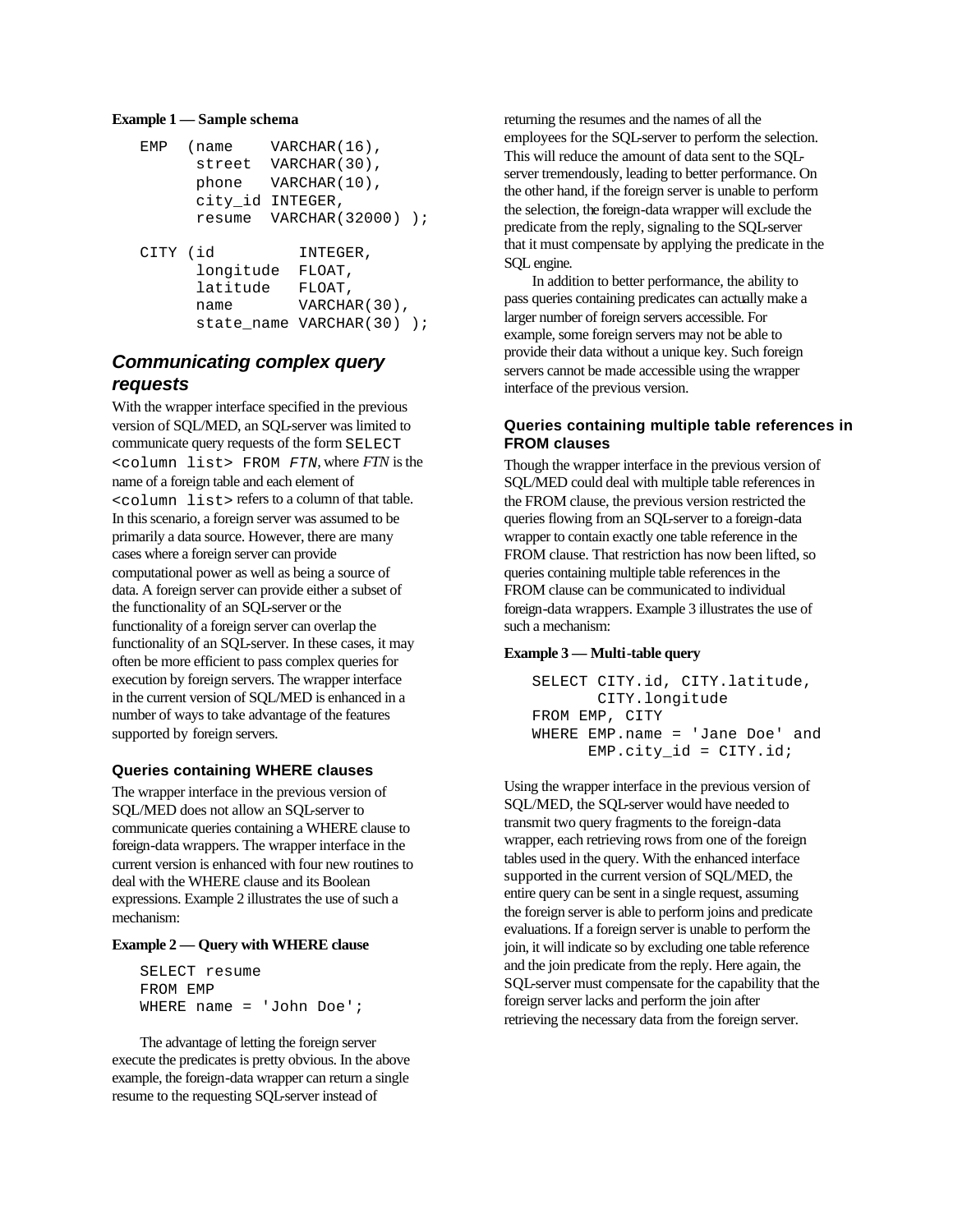### **Queries containing complex value expressions in SELECT and WHERE clauses**

The wrapper interface in the previous version of SQL/MED limits the value expressions contained in the SELECT clause of the queries flowing from an SQL-server to foreign-data wrappers to column references only. The wrapper interface in the current version of SQL/MED is enhanced to allow complex value expressions both in the SELECT and the WHERE clause of the queries. Value expressions can now be column references, constants, or parameters, all connected by one or more operators<sup>2</sup>. Example 4 illustrates the use of such a mechanism:

### **Example 4 — Query with operators**

```
SELECT name || ' ' || phone
FROM EMP
WHERE name = 'John Doe';
```
Conceptually, value expressions are modeled as *typed operator trees*. Internal nodes of the trees are operators, while the leaf nodes represent column references, constants, or parameters. (A parameter value expression is useful for performing nested loop joins with the inner table being a foreign table.) Each operator node has a set of child nodes (subexpressions). The wrapper interface is enhanced with six additional routines that are used to traverse the operator trees.

In the current version of SQL/MED, the foreigndata wrapper must either agree to evaluate a value expression as a whole, or to reject it. For example, if the foreign-data wrapper was asked to evaluate an expression such as " $(C1+C2)$ \* $C3$ "  $(C1, C2, and C3$ all being columns of a foreign table), it may either commit to evaluate the whole expression or indicate that it cannot evaluate the expression at all, but it is not allowed to commit to the evaluation of just  $(C1+C2)$ .

### **Queries containing user-defined function invocations in value expressions**

It is often possible for a foreign server to offer functionality that is similar to that provided by an SQL-server. In particular, it is possible for a foreign server to offer an executable function that is equivalent to a user-defined SQL-invoked function that exists at an SQL-server. In some cases, it may be more efficient to execute the function at the foreign server rather than at the SQL-server. The current version of SQL/MED offers a mechanism called "routine mapping" to enable SQL-servers to choose

ı

the best option for executing a specific function referenced in the query.

A routine mapping associates an SQL-invoked function with a routine at a foreign server. Generic options provide the necessary information for the foreign-data wrapper to identify the function when it encounters it during query processing.

Routine mappings are created at an SQL-server via a CREATE ROUTINE MAPPING statement, which is given the signature of an SQL-invoked function that exists at the SQL-server and the name of a foreign server, as shown in Example 5.

### **Example 5 — Creating a routine mapping**

```
CREATE ROUTINE MAPPING FN1_AT_FS1
  FOR SCH.FUN1(VARCHAR, INTEGER)
   SERVER FS1
   OPTIONS (REMOTE_NAME 'FN1',
            REMOTE_SCHEMA 'TEST')
```
Example 6 illustrates the use of a mapped function:

### **Example 6 — Using routine mappings**

```
SELECT resume
FROM EMP
WHERE fun1(name, city_id) = 100;
```
The value expression corresponding to the function invocation in the WHERE clause carries the information about the routine mapping. The foreigndata wrapper receiving the above query can then use the routine mapping information to figure out the specific function that needs to be executed by the foreign server.

As with other objects in the SQL-environment, a routine mapping can be modified if the value of a generic option changes, or it can be completely dropped if the mapping is no longer needed (for example, when the function implementation ceases to exist either locally or remotely).

### *Communicating the query context*

During the planning of a complex query involving several foreign tables from the same foreign server joined by predicates, an SQL-server may generate several requests to the corresponding foreign-data wrapper. These requests will likely reference the same value expressions and predicates from the query. Often, the analysis of a value expression (or parts of it) is independent of the other expressions and can be reused between requests. In order to allow for such reuse, the wrapper interface is enhanced to provide a new routine called AdvanceInitRequest(). This routine contains all the parameters of InitRequest() routine provided in the previous version of SQL/MED and an additional parameter called

<sup>2</sup> The term *operators* includes both SQL built-in operators and user-defined functions.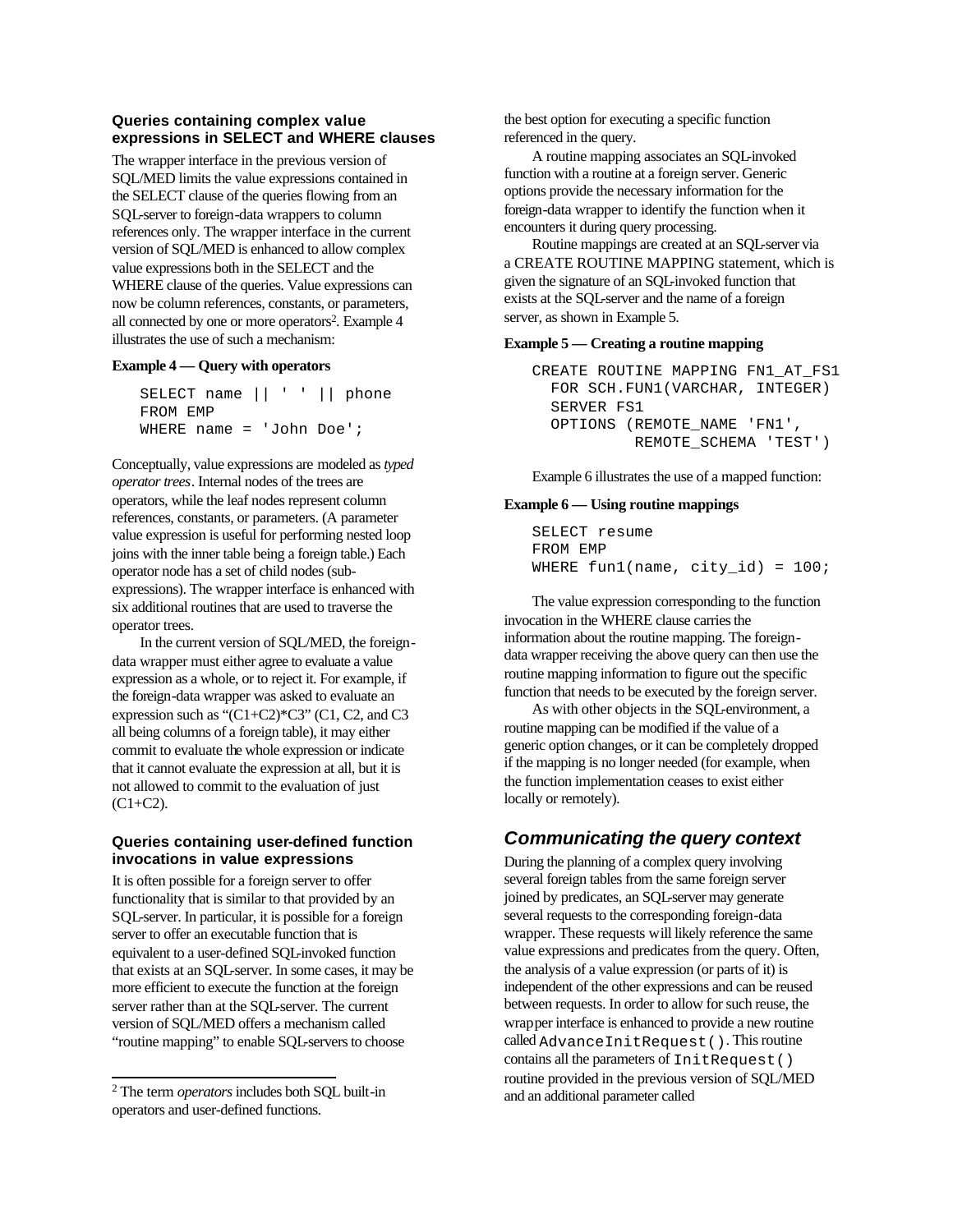QueryContextHandle, representing the query context. All calls to AdvanceInitRequest() with the same handle as the argument for QueryContextHandle parameter represent fragments of the same query.

### *Communicating query execution costs*

Evaluating a query over data in the SQL-server and a set of foreign servers requires complex query planning. While SQL-servers differ in their query planning ability, there are some common basic features. Most of the modern SQL-servers plan queries by examining several different query execution plans, estimating the time needed to execute each and picking the one with the shortest execution time. In order to expand this paradigm on queries over data in foreign tables, the SQL-server needs to acquire estimates for the query fragments executed by the foreign servers. Both the size of the result set of the query fragment execution and the query execution time are the minimum required information to perform the query planning. By way of illustration, consider following query in Example 7.

### **Example 7 — A Query with a Join**

SELECT CITY.latitude, CITY.longitude FROM EMP, CITY WHERE EMP.city id = CITY.id;

There are several ways for the SQL-server to execute this query. If the foreign server is capable of performing joins, then the whole query can be sent to the foreign server. If for each employee there is only one city, this is a feasible execution strategy. If, on the other hand, each employee is listed in up to ten cities, the result size will be up to ten times the size of the employee table. Much less data will be shipped if the SQL-server first receives the data from both foreign tables, and then performs the join operation internally. Other join methods are possible using parameterized queries, order information, and so forth.

Since the SQL-server has no knowledge of the execution model used in a particular foreign server, the foreign-data wrapper needs to provide the estimates for the result set size and execution time in order for the SQL-server to produce an efficient execution plan. SQL/MED favors an estimation model based on execution time and result size estimates, as opposed to the traditional database model where the "query cost" is divided into CPU, I/O, and network operations. In the latter case, the estimates might be hard to get when the foreign

server is a third-party system with design unknown to the foreign-data wrapper writer.

The wrapper interface in the current version of SQL/MED is enhanced with four new routines that return an estimate of the cardinality of the query result, an estimate of the cost to execute the entire result of the query, an estimate of the cost to execute and return just the first row of the result, and the estimated cost of reexecuting the query.

### *Wrapper interface in action*

In this section, we present an example query involving joins and predicates to illustrate the enhanced wrapper interface. Assume an application issues to an SQLserver the query seen in Example 8.

### **Example 8 — A More Complex Query**

SELECT CITY.id, CITY.latitude, CITY.longitude FROM EMP, CITY WHERE EMP.name = 'Jane Doe' and  $EMP.city$  id = CITY.id;

Assume further that both the EMP and CITY tables are managed by the same foreign server and the corresponding foreign-data wrapper is able to deal with multiple table references in the FROM clause and can perform predicates of the form "column\_name = constant" and "column\_name = column\_name".

As described in [1], the query planning starts with the SQL-server establishing a connection to the foreigndata wrapper. Once the connection is established, the SQL-server invokes the foreign-data wrapper's AdvanceInitRequest() routine, passing a handle (a Request Handle) to a structure that describes the query as an argument. In general, an SQL-server might send different fragments of the original query for analysis to the wrapper in the process of the query planning and optimization. To keep the discussion simple, assume that the SQL-server asks the foreigndata wrapper to plan the entire query.

Once the request is received, the foreign-data wrapper analyzes first the FROM clause of the request, then the WHERE clause and finally the SELECT list. Analysis of each clause starts with determining the number of items in the clause. For the FROM clause, the foreign-data wrapper invokes the GetNumTableRefElems() routine with the RequestHandle as an argument to find out the number of table references present in the FROM clause. In the above example, the SQL-server returns 2 as the result, as there are two table references in the FROM clause. In SQL/MED, Table Reference Handles are used to represent the table references. The foreign-data wrapper invokes the GetTableRefElem() routine passing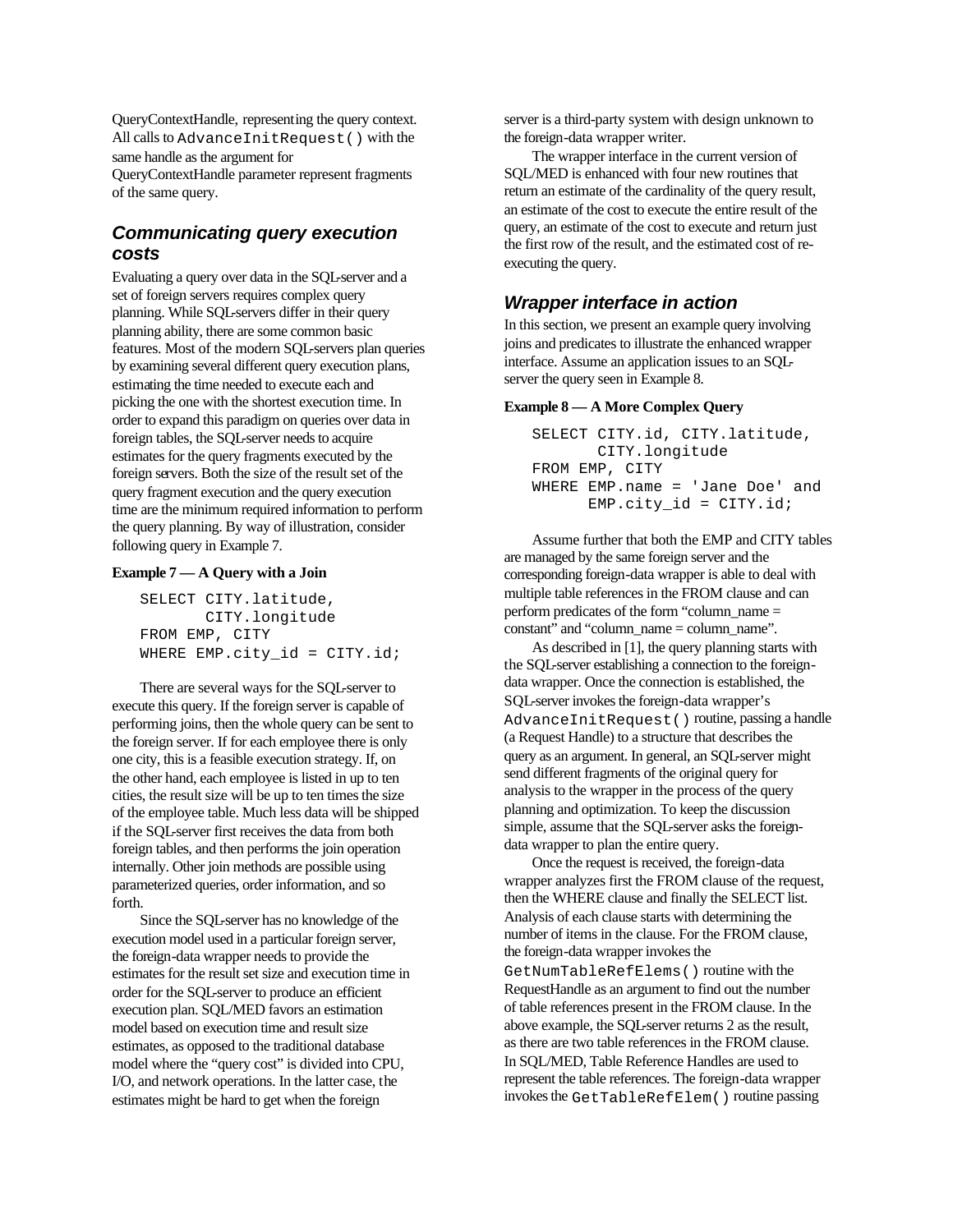the Request Handle and an integer value, *k*, as arguments, which returns the *k-th* Table Reference Handle. This handle can then be used as an argument in the invocation of routines such as GetTableRefTableName() to return the table name**,** and GetTRDHandle() to obtain a descriptor that contains the information about the columns and their data types.

As described in [1], generic options can be associated with foreign-servers, foreign-data wrappers, foreign tables, and columns of foreign tables. These options are essentially attribute/value pairs that describe information that is specific to a given object and are stored at the SQL-server as part of the metadata about those objects. For example, each of the tables in our example may be associated with a URL of a web site, specified as a generic option. The foreign-data wrapper can retrieve such generic options by invoking

GetTableOptByName() routine by passing a Table Reference Handle as an argument. Furthermore, generic options associated with the columns of each of the tables can be retrieved using the GetTableColOptByName() routine by passing a Table Reference Handle and column name as arguments. Since our foreign-data wrapper is assumed to be able to handle multiple table references in the FROM clause, the FROM clause is accepted.

Once the FROM clause is analyzed, the foreigndata wrapper examines the predicates in the WHERE clause by invoking GetNumBoolVE() routine passing Request Handle as the argument to find out the number of predicates; and subsequently invoking GetBoolVE() routine multiple times to retrieve the Value Expression Handle for each such predicate. Expressions in SQL/MED are uniformly represented using trees. Each node in the tree is a value expression and has an associated Value Expression Handle. There are four kinds of value expressions: operators, column references, parameters and constants. The foreign-data wrapper can obtain the kind of a value expression by calling the GetValueExpKind() routine with a Value Expression Handle as the argument. For each operator node, the number of operands and their Value Expression Handles can be obtained invoking the GetNumChildren() and the GetVEChild() routines. Each value expression is typed and the foreign-data wrapper can check the type of a node invoking the GetValueExpDesc() routine that returns a data type descriptor. In the example above, since both Boolean expressions are of the form our foreign-data wrapper can deal with, it accepts the WHERE clause.

 The foreign-data wrapper then starts analyzing value expressions in the SELECT list, which begins with finding the number of expressions in the SELECT list invoking the GetNumSelectElems() routine with a Request Handle as the argument. The foreigndata wrapper then obtains the Value Expression Handle for the *k*-th select list element by invoking the GetSelectElem() routine with the Request Handle and *k* as arguments. Routines that apply to value expressions in the WHERE clause are applicable here as well. In the above example, all select list elements are column references and our foreign-data wrapper accepts all of them.

Once the query is analyzed, the foreign-data wrapper returns two handles a Reply Handle and an Execution Handle, as described in [1]. The SQL-server examines the response from the foreign-data wrapper by using an interface similar to the one used by the foreign-data wrapper to determine the part of the query that the foreign-data wrapper is willing to execute. In the above example, the SQL-server determines that our foreign-data wrapper is capable of executing the entire query. The SQL-server can then ask the foreign-data wrapper for cost information, perform query optimization, and then settle on an execution plan. The SQL-server than invokes the Open() routine with the Execution Handle as the argument to ask the foreigndata wrapper to initiate the execution. Once the query is executed, the foreign-data wrapper sends the resulting data to the SQL-server. The communication of the results to the SQL-server happens via descriptors as described in [1].

## **Enhancements to Datalinks**

As already stated in [1], DATALINK is an SQL data type that allows storing in an SQL column a reference to a file that is located in a file system external to the database system.

SQL/MED allows a variety of options to be specified for columns and attributes of the DATALINK type. With these options, it can be determined how strictly the SQL-server controls the file. The possibilities range from no control at all (the file does not even have to exist) to full control, where removal of the datalink value from the database leads to a deletion of the physical file.

In the previous version of SQL/MED, the datalinks functionality supports two modes of "write permissions" for datalinks, namely FS (implying "File System") and BLOCKED.

When WRITE PERMISSION FS is specified, the system (that is, the combination of SQLimplementation, datalinker, and file manager) allows users to update a file while the file remains linked to the database. However, this mode does not provide file data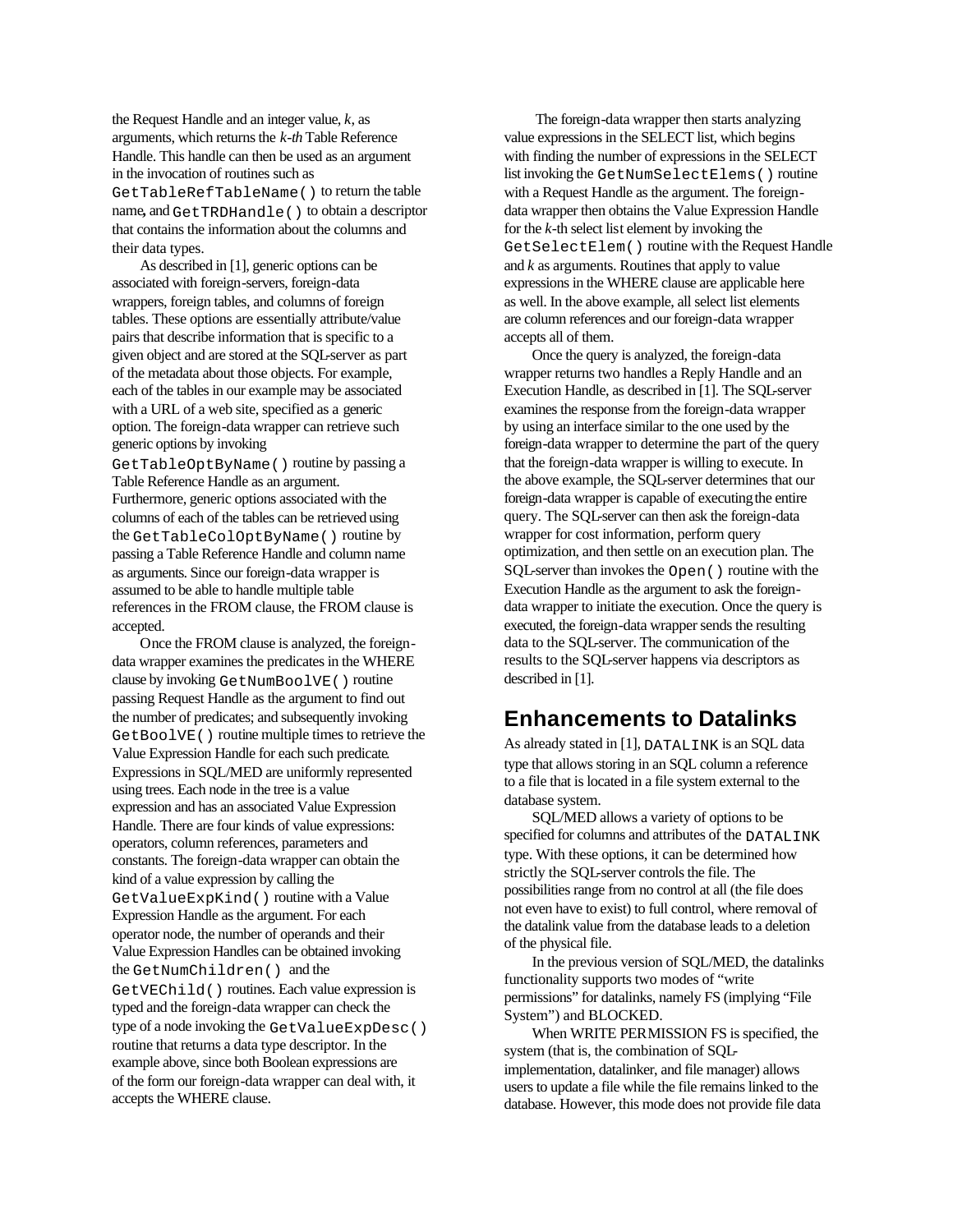recovery, which means that, if the disk crashes or a user needs to restore the database, there is no backup data to recover. In cases of transaction failure, this may cause inconsistency between the file data and the database data. Moreover, the write access permission is determined by the file system permissions currently assigned to the file. WRITE PERMISSION FS does not support a token-based access model like the one provided with READ PERMISSION DB (implying "DataBase").

On the other hand, WRITE PERMISSION BLOCKED provides data recovery functionality for an SQL-mediated file (through the means of the datalinker), as long as the RECOVERY option is specified as YES. However, a user cannot update the file while the file is currently linked. Updating the content of a file that is linked with the WRITE PERMISSION BLOCKED requires three distinct steps:

- 1. Unlinking the file
- 2. Modifying the file
- 3. Re-linking the file

It should be noted that while the file is not linked to the database in step 2, it is not protected against unwanted modifications or even deletion. However, many usage scenarios require the ability to update the content of a file while it is datalinked. The current version of SQL/MED now includes this functionality, called "update-in-place". This feature provides the ability to use datalinked files for such functions as library check-out and check-in, as well as a way to back out any uncommitted file changes and restore to the previous committed version. One of the key requirements is to provide an access control scheme for accessing datalinked files, as well as a capability for updating files in a consistent way. Using datalinks and this new feature, when a disaster or crash occurs, the user can rely on the SQL-implementation to restore all the data — both SQL-data and file data to a consistent state.

Update-in-place provides token-based access to the file similar to the mechanism used for READ PERMISSION DB. When READ PERMISSION DB is specified, the database server controls which users are authorized to access the file. File data recovery can be supported in an implementation-dependent way, as long as the RECOVERY option for the datalink is specified as YES.

The update-in-place functionality is made available by a new WRITE PERMISSION option called the ADMIN option, followed by either the keywords REQUIRING TOKEN FOR UPDATE or the keywords NOT REQUIRING TOKEN FOR UPDATE. "ADMIN" represents the fact that the SQL-server and the datalinker together decide whether a given user is authorized to update a file.

"REQUIRING TOKEN FOR UPDATE" indicates that the token, which was included in the file reference when the user requested it from the SQL-server, is needed to update the column containing the datalink value in question. Conversely, "NOT REQUIRING TOKEN FOR UPDATE" indicates that this token is not needed for the update of the column. Since the update process involves more than one system (database server and file server), the same token can be used as an authentication method to indicate who can complete the whole file update process. On the other hand, to use this feature, an application has to remember the token throughout the process. In the case where applications may already have their own authentication mechanisms, one might not want to maintain the token. Using the NOT REQUIRING TOKEN FOR UPDATE option may be a good alternative for such applications.

In order to write to a file linked by a datalink value, two new string value functions are available that return a character string representation of the datalink value that includes also a write token. These functions, called DLCOMPLETEWRITE and DLPATHWRITE, are used by an application to retrieve the URL of the file that is to be updated. The former function returns the full URL, while the latter one returns only the file name and path, without the address of the file server.

In addition to the existing datalink constructor function DLVALUE, two new datalink value constructors are being added to SQL/MED: DLNEWCOPY and DLPREVIOUSCOPY. The purpose of the DLNEWCOPY constructor is to create a datalink value by which the SQL-server can tell that the content of the file referenced by that datalink is different (*i.e.*, the content has changed, but not the URL) from the value that was previously referenced by the datalink. By contrast, the purpose of the DLPREVIOUSCOPY constructor is to construct a datalink value by which the SQL-server knows that the content of the file might have changed, and that the user is not interested in maintaining the changed file but would like to revert to the file that was originally referenced by the datalink. Each of the two new datalink constructors has two input parameters. The first parameter is a character string that contains the location of the file. The second parameter is an indicator of whether the write token is included in the first argument; '1' indicates that the token is included, while '0' means that a token is not included. The datalinks constructed with the two new constructors are only valid in an SQL UPDATE statement.

## *Examples*

Several examples are shown below that demonstrate the use of the update-in-place feature. All examples assume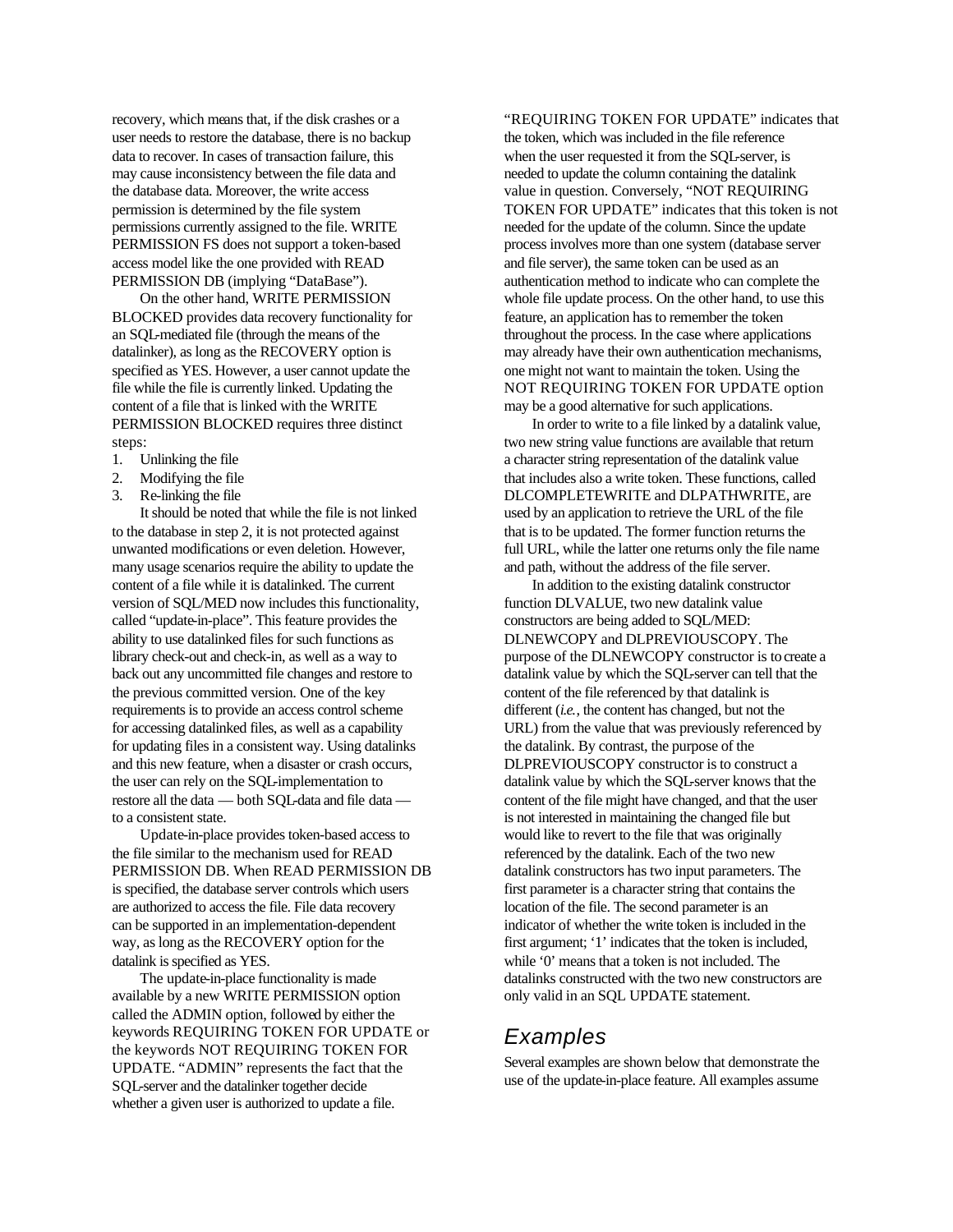that the table shown in Example 9 has been defined and populated.

### **Example 9 — Table for demonstrating update-inplace feature**

```
CREATE TABLE EMPLOYEE (
  ID INTEGER NOT NULL,
 NAME VARCHAR(20),
 DEPT NO SMALLINT,
 TITLE VARCHAR(50),
  PHOTO DATALINK
    FILE LINK CONTROL
    INTEGRITY ALL
    READ PERMISSION DB 
    WRITE PERMISSION ADMIN
      REQUIRING TOKEN FOR UPDATE
    RECOVERY YES
    ON UNLINK RESTORE,
  RESUME DATALINK
    FILE LINK CONTROL
    INTEGRITY ALL
    READ PERMISSION DB
    WRITE PERMISSION ADMIN
      NOT REQUIRING TOKEN
      FOR UPDATE
    RECOVERY YES
    ON UNLINK RESTORE,
   PRIMARY KEY (ID)
)
```
#### **How to update-in-place**

An HR administrator wishes to update the picture of the employee with  $ID = 50100$ . She connects to the SQL-server and SELECTs the PHOTO column to retrieve the URL, including the write token.

SELECT DLURLCOMPLETEWRITE(PHOTO) FROM EMPLOYEE WHERE ID =  $50100$ ;

Assume the returned value is

"HTTP://HR\_SRV.XYZ.COM/hr/emp\_pict/  $xxxxx$ ; emp50100.gif", where  $xxxx$  is the actual write token (recall that SQL/MED does not specify the format of write tokens). This file reference is then used to open the file and copy the new picture over the existing one. Assuming the new picture is in /hr/tmp/emp50100.gif, the following Unix® shell command accomplishes this task:

```
cp /hr/tmp/emp50100.gif
   /hr/emp_pict/xxxx;emp50100.gif
```
When the file copy is completed, an UPDATE statement is issued to notify the SQL-server that the new version of the file is ready to be linked.

UPDATE EMPLOYEE SET PHOTO = DLNEWCOPY ( 'HTTP://HR\_SRV.XYZ.COM/hr/emp\_pict/xx xx;emp50100.gif', 1 ) WHERE ID =  $50100$ ;

### **How to "rollback" unwanted file changes**

The HR administrator has updated the new picture as in the example above. However, she wants to roll back the changes, but the file system (or "file manager" in SQL/MED terms) has no "undo" option. She can issue the following UPDATE statement to replace the modified file by the original file that was linked to the database earlier.

UPDATE EMPLOYEE SET PHOTO = DLPREVIOUSCOPY ( 'HTTP://HR\_SRV.XYZ.COM/hr/emp\_pict/xx xx;emp50100.gif', 1 ) WHERE  $ID = 50100;$ 

The reader might wonder how the old copy of the file can be restored when the file manager has no means to do it. This functionality requires that the datalinker and the SQL-server work closely together to provide the means to restore the previous copy. The functionality that is needed to accomplish this operation is not much different from that required to do "point in time" recovery which is already included in the first version of SQL/MED.

### **How the SQL-server interacts with the Datalinker**

This example illustrates how the SQL-server interacts with the datalinker to provide the update-in-place functionality. Since the interaction between the SQLserver and the datalinker is not standardized in SQL/MED, but is left implementation-dependent, this example shows only one possible way in which it could be done. Different systems might choose to implement it differently.

The application connects to the SQL-server and retrieves a URL, with a write token, for a file:

```
SELECT DLCOMPLETEWRITE( PHOTO )
   INTO :url
FROM EMPLOYEE
WHERE ID = 66101
```
The URL is now stored in the host variable named url.

The SQL-server checks with the datalinker to determine whether the current user has authority to update the specified file.